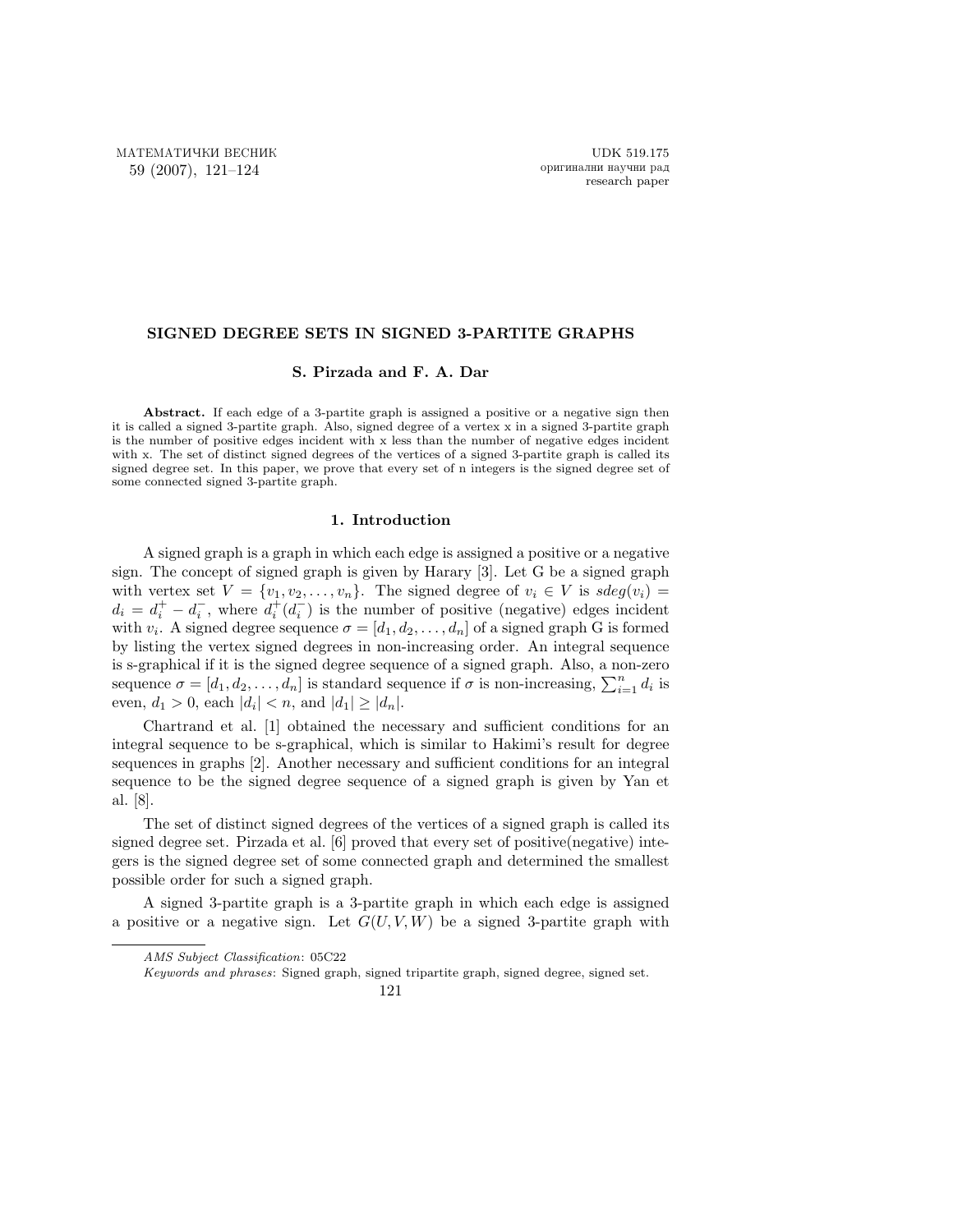$U = \{u_1, u_2, \ldots, u_p\}, V = \{v_1, v_2, \ldots, v_q\}$  and  $W = \{w_1, w_2, \ldots, w_r\}.$  Then, signed degree of  $u_i$  is sdeg  $(u_i) = d_i = d_i^+ - d_i^-$ , where  $d_i^+(d_i^-)$  is the number of positive(negative) edges incident with  $u_i$ , signed degree of  $v_j$  is sdeg  $(v_j) = e_j = e_j^+ - e_j^-$ , where  $e_j^+(e_j^-)$  is the number of positive(negative) edges incident with  $v_j$ , and signed degree of  $w_k$  is sdeg  $(w_k) = f_k = f_k^+ - f_k^-$ , where  $f_k^+(f_k^-)$  is the number of positive(negative) edges incident with  $w_k$ . Then, the sequences  $\alpha = [d_1, d_2, \ldots, d_p], \beta = [e_1, e_2, \ldots, e_q]$  and  $\gamma = [f_1, f_2, \ldots, f_r]$  are called the signed degree sequences of  $G(U, V, W)$ . Also, the sequences of integers  $\alpha$ ,  $β$  and γ are said to be standard sequences if α is non-zero and non-increasing, and  $\gamma$  are said to be standard sequences if  $\alpha$  is non-zero and non-increasing,<br> $\frac{p}{i-1} d_i + \sum_{j=1}^{q} e_j + \sum_{k=1}^{r} f_k$  is even,  $d_1 > 0$ , each  $|d_i| \leq q + r$ , each  $|e_j| \leq r + p$ , each  $|f_k| \leq p+q$ ,  $|d_1| \geq |e_j|$  and  $|d_1| \geq |f_k|$  for each j and k.

The following result is given by Pirzada et al. [5].

THEOREM 1.1. Let  $\alpha = [d_1, d_2, \ldots, d_p], \beta = [e_1, e_2, \ldots, e_q]$  and  $\gamma =$  $[f_1, f_2, \ldots, f_r]$  be standard sequences. Then,  $\alpha$ ,  $\beta$  and  $\gamma$  are the signed degree sequences of a signed 3-partite graph if and only if there exists integers g and h with  $d_1 = g - h$  and  $0 \leq h \leq \frac{q+r-d_1}{2}$  such that  $\alpha', \beta'$  and  $\gamma'$  are the signed degree sequences of a signed 3-partite graph, where  $\alpha'$  is obtained from  $\alpha$  by deleting  $d_1$  and  $β'$  and  $γ'$  are obtained from  $β$  and  $γ$  by reducing g greatest entries of  $β$  and  $γ$  by 1 each and adding h least entries of  $\beta$  and  $\gamma$  by 1 each.

The characterization of signed degree sequences in signed bipartite graphs can be found in [7]. That every set of integers is the signed degree set of some connected signed bipartite graph is proved in [4].

For any two sets X and Y, we denote by  $X \oplus Y$  to mean that each vertex of  $X$  is joined to every vertex of  $Y$  by a positive edge.

# 2. Main Results

A signed 3-partite graph  $G(U, V, W)$  is said to be connected if each vertex of one partite set is connected to every vertex of other partite sets. The set S of distinct signed degrees of the vertices of a signed 3-partite graph  $G(U, V, W)$  is called its signed degree set.

First, we obtain the following result which shows that every set of positive integers is a signed degree set of some connected signed 3-partite graph.

THEOREM 2.1. Let  $d_1, d_2, \ldots, d_n$  be positive integers. Then, there exists a connected signed 3-partite graph with signed degree set  $S = \{s_i | i = 1, 2, \ldots, n\},\$ where  $s_i = \sum_{j=1}^i d_j$ .

*Proof.* If  $n = 1$ ,  $d_1 = 1$  then a signed 3-partite graph  $G(U, V, W)$  with  $U = \{u_1, u_2\}, V = \{v_1, v_2, v_3\}, W = \{w_1\}$  and in which  $u_1v_1, u_2v_2, u_2v_3, v_1w_1$ are positive edges and  $u_2v_1$  is negative edge has signed degree set  $S = \{d_1\}.$ 

Also, if  $n = 1, d_1 > 0$ , then a signed 3-partite graph  $G(U, V, W)$  with  $|U| =$  $1, |V| = d_1 - 1, |W| = d_1, U \oplus W$  and  $V \oplus W$  has signed degree set  $S = \{d_1\}.$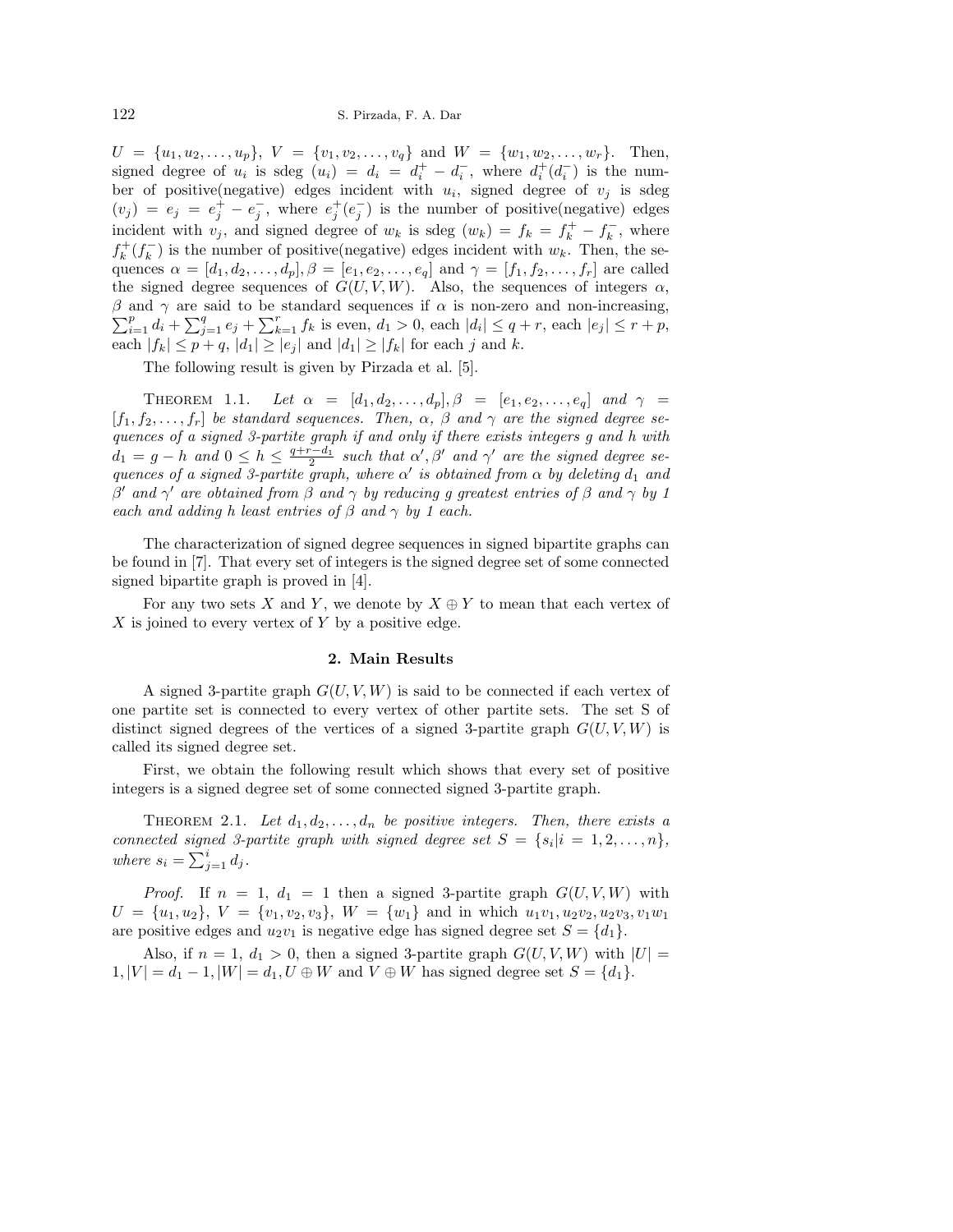Now, assume that  $n \geq 2$ . Construct a signed 3-partite graph  $G(U, V, W)$  as follows.

Let  $U = X_1 \cup X_2 \cup \cdots \cup X_{n-1} \cup X_n, V = Y_1 \cup Y_2 \cup \cdots \cup Y_{n-1}, W = Z_1 \cup Z_2 \cup Z_1$  $Z_2' \cup \cdots \cup Z_{n-1} \cup Z_{n-1}' \cup Z_n \cup Z_n'$ , with  $X_i \cap X_j = \phi$ ,  $Y_i \cap Y_j = \phi$ ,  $Z_i \cap Z_j = \phi$ ,  $Z_i \cap Z'_j = \phi, Z'_i \cap Z'_i = \phi \ (i \neq j), |X_i| = |Z_i| = d_i \text{ for all } i, 1 \leq i \leq n, |Y_i| =$  $|Z'_{i+1}| = d_1 + d_2 + \cdots + d_i$  for all  $i, 1 \leq i \leq n-1$ ,  $X_i \oplus Z_j$  whenever  $i \geq j$ ,  $Y_i \oplus Z_{i+1}$ for all  $i, 1 \leq i \leq n-1$ ,  $Y_i \oplus Z'_{i+1}$  for all  $i, 1 \leq i \leq n-1$ . Then, the signed degrees of the vertices of  $G(U, V, W)$  are as follows.

For  $1 \leq i \leq n$ ,  $\deg(x_i) = \sum_{j=1}^i |Z_j| = \sum_{j=1}^i d_j = d_1 + d_2 + \cdots + d_i$ , for all  $x_i \in X_i$ ; for  $1 \leq i \leq n-1$ ,  $sdeg(y_i) = |Z_{i+1}| +$  $\frac{1}{2}$ <br> $\frac{1}{2}$  $\begin{aligned} \mathbf{d}_i &= a_1 + a_2 + \cdots + a_i, \text{ for an } i \\ &= d_{i+1} + d_1 + d_2 + \cdots + d_i = 0 \end{aligned}$  $d_1 + d_2 + \cdots + d_i + d_{i+1}$  for all  $y_i \in Y_i$ ; for  $1 \leq i \leq n$ ,  $sdeg(z_i) = (\sum_{j=1}^n |X_j|) +$  $|Y_{i-1}| = \sum_{j=1}^{n} d_j + d_1 + d_2 + \cdots + d_{i-1} = d_1 + d_2 + \cdots + d_n$  for all  $z_i \in Z_i$ ; and for  $2 \leq i \leq n$ ,  $\text{sdeg}(z'_i) = |Y_{i-1}| = d_1 + d_2 + \cdots + d_{i-1}$ , for all  $z'_i \in Z'_i$ .

Therefore, signed degree set of  $G(U, V, W)$  is S. Clearly, all the signed 3-partite graphs constructed above are conected. Hence, the result.

The next result follows from Theorem 2.1 by interchanging positive edges with negative edges.

COROLARRY 2.1. Every set of negative integers is a signed degree set of some connected signed 3-partite graph.

Now we have the following result.

Theorem 2.2 Every set of integers is a signed degree set of some connected signed 3-partite graph.

Proof. If S is a set of integers, then we have the following cases.

(i) S is a set of positive(negative) integers. Then, by Theorem 2.1(Corollary 2.1), the result follows.

(ii)  $S = \{0\}$ . Then, a signed 3-partite graph  $G(U, V, W)$  with  $U = \{u_1\}$ ,  $V = \{v_1, v_2\}, W = \{w_1\}$  and in which  $u_1v_1, v_2w_1$  are positive edges and  $u_1v_2, v_1w_1$ are negative edges has signed degree set S.

(iii) S is a set of non-negative ( non-positive ) integers. Let  $S = S_1 \cup \{0\}$ , where  $S_1$  is a set of negative (positive) integers. Then, by Theorem 2.1(Corollary 2.1), there is a connected signed 3-partite graph  $G_1(U_1, V_1, W_1)$  with signed degree set  $S_1$ . Construct a new signed 3-partite graph  $G(U, V, W)$  as follows.

Let  $U = U_1 \cup \{u\}, V = V_1 \cup \{v\}, W = W_1 \cup \{w\}, \text{ with } U_1 \cap \{u\} = \phi, V_1 \cap \{v\}$  $\phi, W_1 \cap \{w\} = \phi$  and let  $uv, v_1w$  be positive edges and  $uv_1, vw$  be negative edges, where  $v_1 \in V_1$ . Then,  $G(U, V, W)$  has signed degree set S. Also, note that addition of such edges do not effect the signed degrees of the vertices of  $G_1(U_1, V_1, W_1)$ , and the vertices u, v, w have signed degrees zero each.

(iv) S is a set of non-zero integers. Let  $S = S_1 \cup S_2$ , where  $S_1$  and  $S_2$  are sets of positive and negative integers respectively. Then, by Theorem 2.1 and Corollary